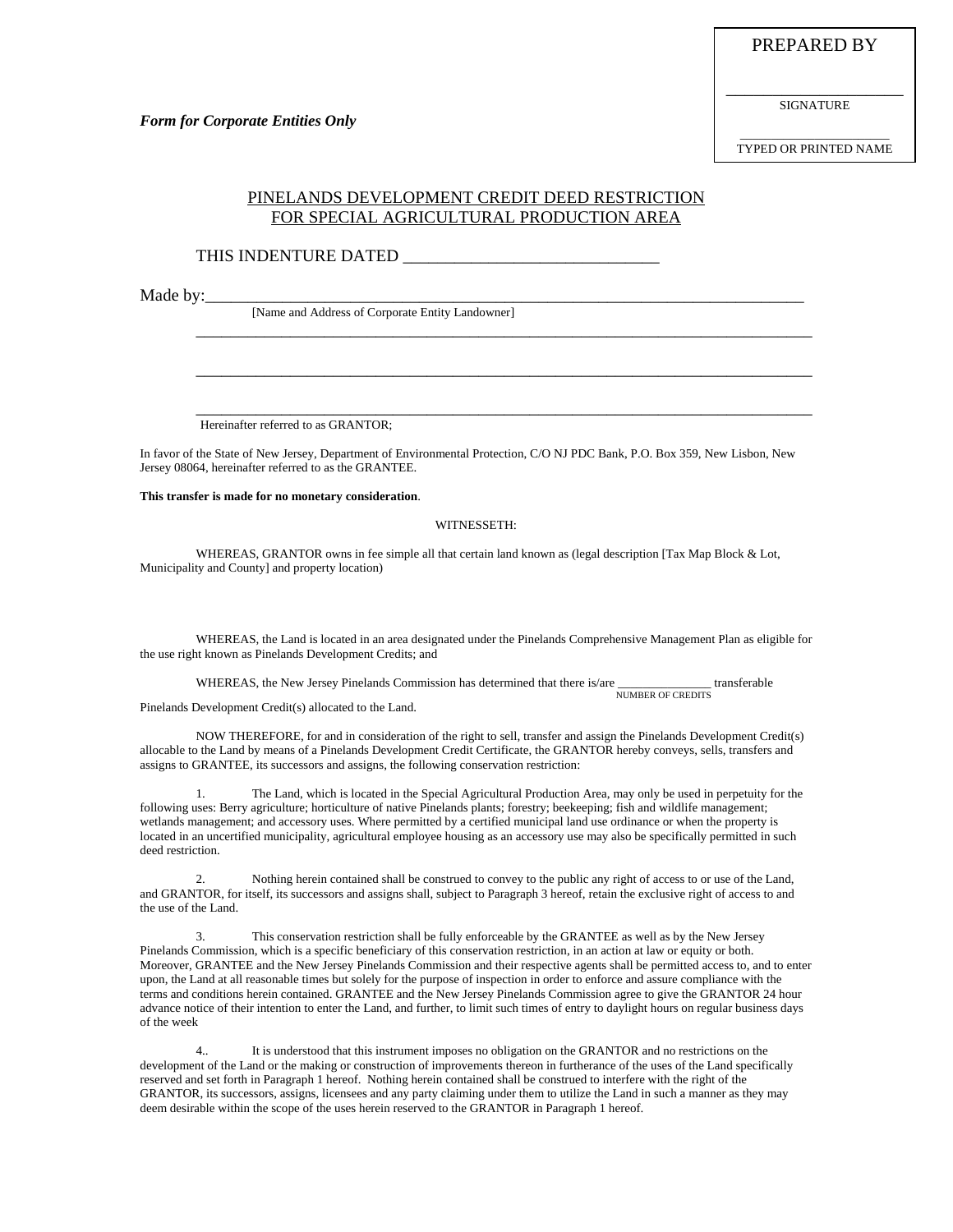5. This instrument shall be binding upon the GRANTOR, it successors and assigns.

IN WITNESS WHEREOF, and intending to be legally bound, the GRANTOR has executed this indenture.

| By:                            |                                                                                                                                                                |  |                                         |
|--------------------------------|----------------------------------------------------------------------------------------------------------------------------------------------------------------|--|-----------------------------------------|
|                                |                                                                                                                                                                |  |                                         |
|                                |                                                                                                                                                                |  | By: GRANTOR (PRINT NAME BELOW SIGNATURE |
|                                |                                                                                                                                                                |  |                                         |
|                                |                                                                                                                                                                |  |                                         |
|                                |                                                                                                                                                                |  |                                         |
|                                |                                                                                                                                                                |  | By: GRANTOR (PRINT NAME BELOW SIGNATURE |
|                                |                                                                                                                                                                |  |                                         |
| STATE OF NEW JERSEY, COUNTY OF |                                                                                                                                                                |  | SS:                                     |
| I CERTIFY that on              |                                                                                                                                                                |  | $.20$ .                                 |
| [INSERT GRANTORS' NAME(S)]     |                                                                                                                                                                |  |                                         |
|                                | personally came before me and this/these person(s) acknowledged under oath, to my satisfaction that:                                                           |  |                                         |
| a.                             | he/she is/are duly and properly authorized by the corporation named in this document; and                                                                      |  |                                         |
| b.                             | this person is the attesting witness to the signing of this document by the proper corporate officer who is the<br>of the corporation<br><b>OFFICIAL TITLE</b> |  |                                         |
| c.                             | this document was signed and delivered by the corporation as its voluntary act duly authorized by a proper<br>resolution of its Board of Directors;            |  |                                         |
| d.                             | this person signed this proof to attest to the truths of these facts; and                                                                                      |  |                                         |
| e.                             | this transfer is made for no monetary consideration.                                                                                                           |  |                                         |
| Signed and sworn before me     |                                                                                                                                                                |  |                                         |
| On                             | , 20                                                                                                                                                           |  |                                         |
|                                |                                                                                                                                                                |  |                                         |

\_\_\_\_\_\_\_\_\_\_\_\_\_\_\_\_\_\_\_\_\_\_\_\_\_\_\_\_\_\_\_\_\_\_\_\_\_\_\_\_\_\_\_\_ \_\_\_\_\_\_\_\_\_\_\_\_\_\_\_\_\_\_\_\_\_\_\_\_\_\_\_\_\_\_\_\_\_\_\_\_\_\_\_\_\_\_\_\_\_\_\_\_\_\_\_\_\_\_ (NOTARY'S SIGNATURE, COMMISSION AND SEAL) (PRINT NAME OF ATTESTING WITNESS BELOW SIGNATURE)